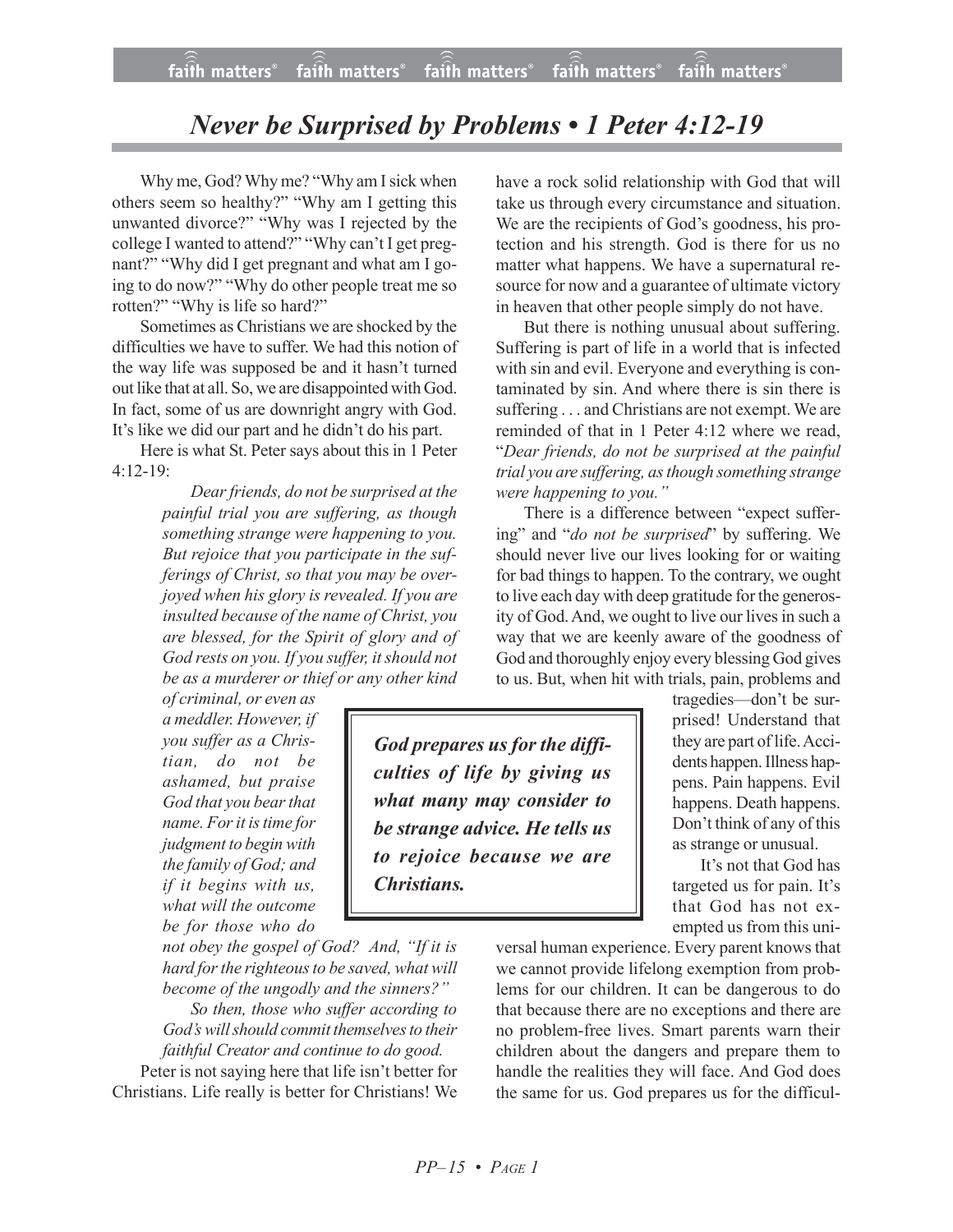ties of life by giving us what many may consider to be strange advice. He tells us to rejoice because we are Christians.

As Christians, our number one goal in life is to follow Jesus. Jesus' life was not always easy. While he had good friends and good times he also suffered a lot. When we suffer we are experiencing some of what Jesus suffered.

Compare this to a family-owned business. It is not unusual for a son or daughter to enter a successful family business. The parents may have lived in poverty, worked 20-hour days and enormously sacrificed to get the company to where it is today. They know their children will never fully understand but they allow them to start at the bottom of the business and experience some hard times. They may even invite them to go out and try to make it on their own, living in substandard housing and earning minimum wage. Life may be difficult for awhile but eventually they are promoted to the executive offices of the family-owned business.

One day the son or daughter says, "Mom, Dad, I can't really say I understand what you went through to get where you are today. I wasn't there. But I'm glad I experienced some of what you experienced. I love and appreciate you all the more. I'm a far better person and better business executive because I went through at least some of what you went through. I didn't like it at the time, but I'm glad now."

Or, as Peter wrote in 1 Peter 4:13, *". . . rejoice that you participate in the sufferings of Christ, so that you may be overjoyed when his glory is revealed."*

It is an amazing, mostly indescribable, joy to experience solidarity with Jesus in his suffering for us. When we suffer we do not find joy in the pain but we do rejoice in participation with Jesus.

When the pain and problems of life come as a result of being a Christian there is a special blessing. Peter reminds us in 1 Peter 4:14, "*If you are insulted because of the name of Christ, you are blessed, for the Spirit of glory and of God rests on you*."

When Scandinavians first immigrated to Minnesota they faced insults and discrimination. It was the same with Italians in New York and the Irish in Boston. It's not hard to imagine conversations between first-generation immigrants and their children. When sons and daughters came home from school with stories of ugly names and cruel jokes their parents had responses that seemed impossible to understand: "You be proud that you are Irish!" "You are Italian; be glad for it!" "It's good to be Swedish!" "It's an honor to be Norwegian!"

The Bible here teaches us that it is a blessing to be insulted for being a Christian. Not because of the insult but because of being a Christian! Those who are Christians have on them the Spirit of God. God's powerful presence in our lives might be misunderstood and the cause of insult from those who don't believe, but it is a high compliment and source of honor for those who bear the name of Jesus Christ.

When we do suffer as Christians we need to make sure it is because we are Christians and not because we are criminals. When I was a college freshman there was a Christian on my dorm floor who could be especially obnoxious. When patience ran out some of the other freshmen would gang up on him. And every time this happened, you could hear him shouting, "They're persecuting me for my witness!" It wasn't because of his Christian witness; it was because he was a jerk!

1 Peter 4:15 says, *"If you suffer, it should not be as a murderer or thief or any other kind of criminal, or even as a meddler*." This is a really interesting list: murderer, thief, criminal, meddler. Why would meddler be included? Because apparently that is one more way to be a jerk! While the criminal code doesn't include meddler as a misdemeanor or felony it can be very damaging behavior. "Meddler" is a synonym for "busybody". This is someone who is always sticking his or her nose into other people's business . . . not to help but to hurt. Anyone who is insulted, persecuted or suffers for such behavior has it coming.

Peter's point here is that when Christians suffer it should be because we are good and we are innocent not because we are bad and we are guilty.

Christians who are good and innocent should consider it an honor to suffer for Jesus. While we are not told to be proud of suffering while innocent that is implied in the words *"do not be ashamed."* So, 1 Peter 4:16 says, *"However, if you suffer as a Christian, do not be ashamed, but praise God that you bear that name."*

A few weeks after the terrorist attacks of September 11, 2001, Charleen and I were in Australia. We visited downtown Brisbane where a large political demonstration going on. Those involved in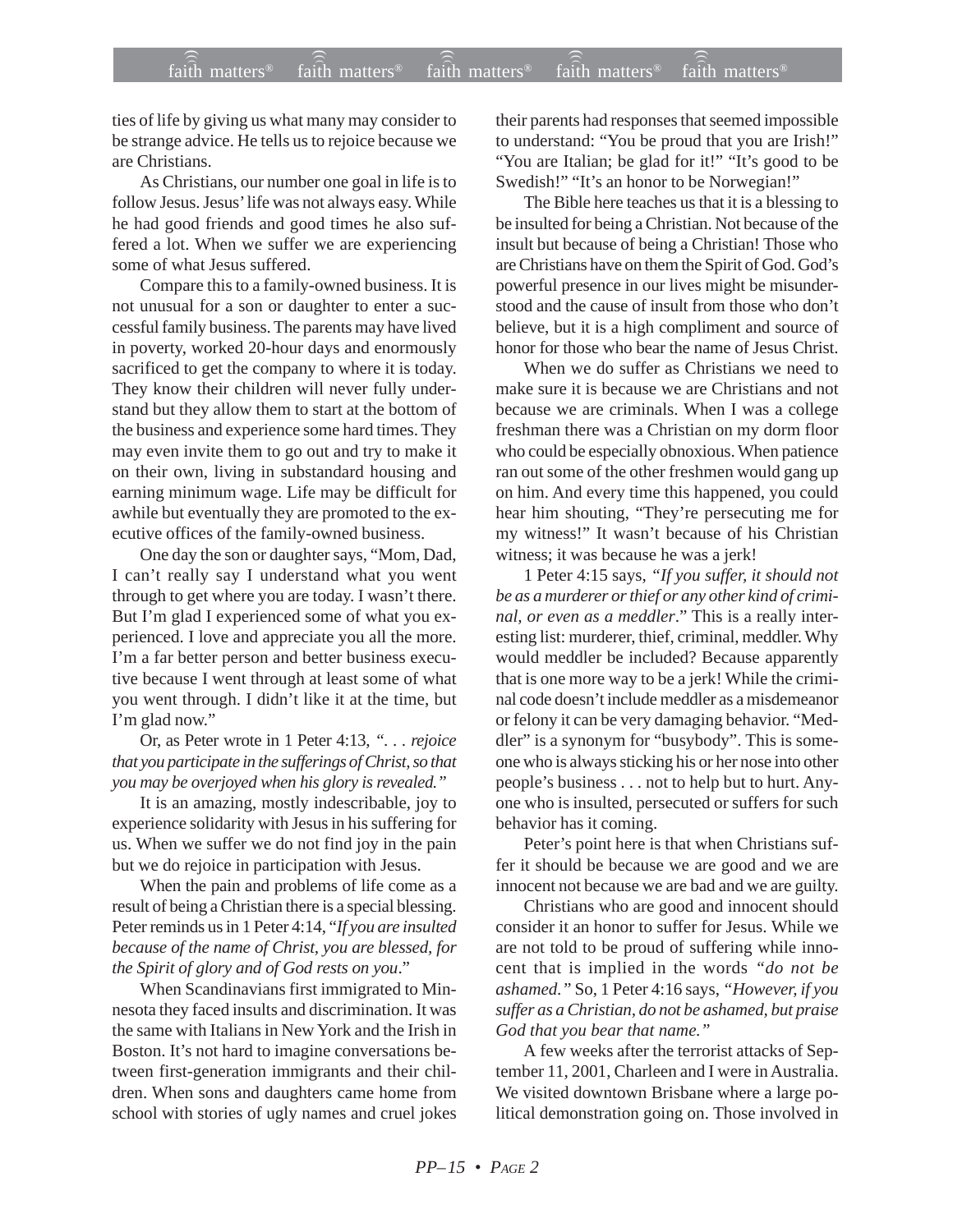the demonstration carried signs and were giving speeches through bullhorns. Literature was handed out. It was all critical of America and American foreign policies. I had two choices: be ashamed of bearing the name "American" or be proud of bearing the name "American." I chose to be proud of it. I'm glad and grateful to be from the United States.

The Bible advises us to respond the same way on being Christians. When others are shouting and demonstrating and writing literature that denigrates Christianity we have a choice. I choose to be proud to be a Christian even if it means suffering. I thank and praise God that I bear the name of his Son.

Fifth on Peter's list of reasons to rejoice because we are Christians is that we have different standards. Or, as he puts it in 1 Peter 4:17-18:

> *For it is time for judgment to begin with the family of God; and if it begins with us, what will the outcome be for those who do not obey the gospel of God? And,"If it is hard for the righteous to be saved, what will become of the ungodly and the sinner?"*

Should Christians be held to a higher standard than non-Christians? Absolutely! Whether we are talking about honesty on income tax returns, not living together before marriage, insisting on the sanctity of human life, being generous to the poor, giving justice to the oppressed or just being nice to other people—Christians are to be held to and judged by a higher standard than those who are not followers of Jesus.

We never live by the standard that "everyone else is doing it" or "it's not against the law." We belong to the family of God. We have salvation through Jesus Christ. Of course we live by a higher standard. And, this is a source of rejoicing. High

standards are not a source of restriction and sadness; higher standards are a source of delight and righteousness.

Let's summarize what we are being taught here. First, Peter is saying there is nothing unusual about suffering. It is a universal human experience from which Christians are not exempt. Also, when you suffer, rejoice because you are a Christian.

All of this may explain the realities and the reasons, but we still need to know what to do when pain and suffering come our way. The answer is to commit ourselves to God and do good according to 1 Peter 4:19 which says, *"So then, those who suffer according to God's will should commit themselves to their faithful Creator and continue to do good."*

Don't miss a subtle but very important point in 1 Peter 4:19. We may suffer "*according to God's will.*" Some Christians think that if they do God's will they won't suffer, that they are guaranteed health, wealth and a problem-free life. To the contrary, there are times when doing God's will directly leads to suffering. Doing what is good and right is not always easy or trouble-free. The call of the Bible is to commit our situation to God and do what is right whether we suffer or not.

The best-selling Christian devotional book in all of history is *My Utmost for His Highest* by Oswald Chambers. Ironically, Oswald Chambers didn't write the book. Let me tell you about him. From 1911 to 1915 he was a lecturer at the Bible Training College in Clapham, England. From 1915 to 1917 he gave devotional talks as a YMCA chaplain assigned to New Zealand and Australian troops who were protecting the Suez Canal in Egypt. Oswald Chambers died at the age of 43 in 1917 without ever having written or published anything. However, his wife was trained as a stenographer for the royal courts of Great Britain and she had

written down all of his lectures and devotionals. She compiled them and published them as a book of daily readings in 1927.

The reading from that devotional book for last week is based upon 1 Peter 4. Here is what Oswald Chambers said:

- Rise to the occasion. Do what the trial demands of you. It does not matter how much it hurts, as long as it gives God the opportunity to manifest the life of Jesus in your body.
- May God not find complaints in us anymore, but spiritual vitality, a readiness to face anything he brings our way. The only

*The call of the Bible is to commit our situation to God and do what is right whether we suffer or not.*